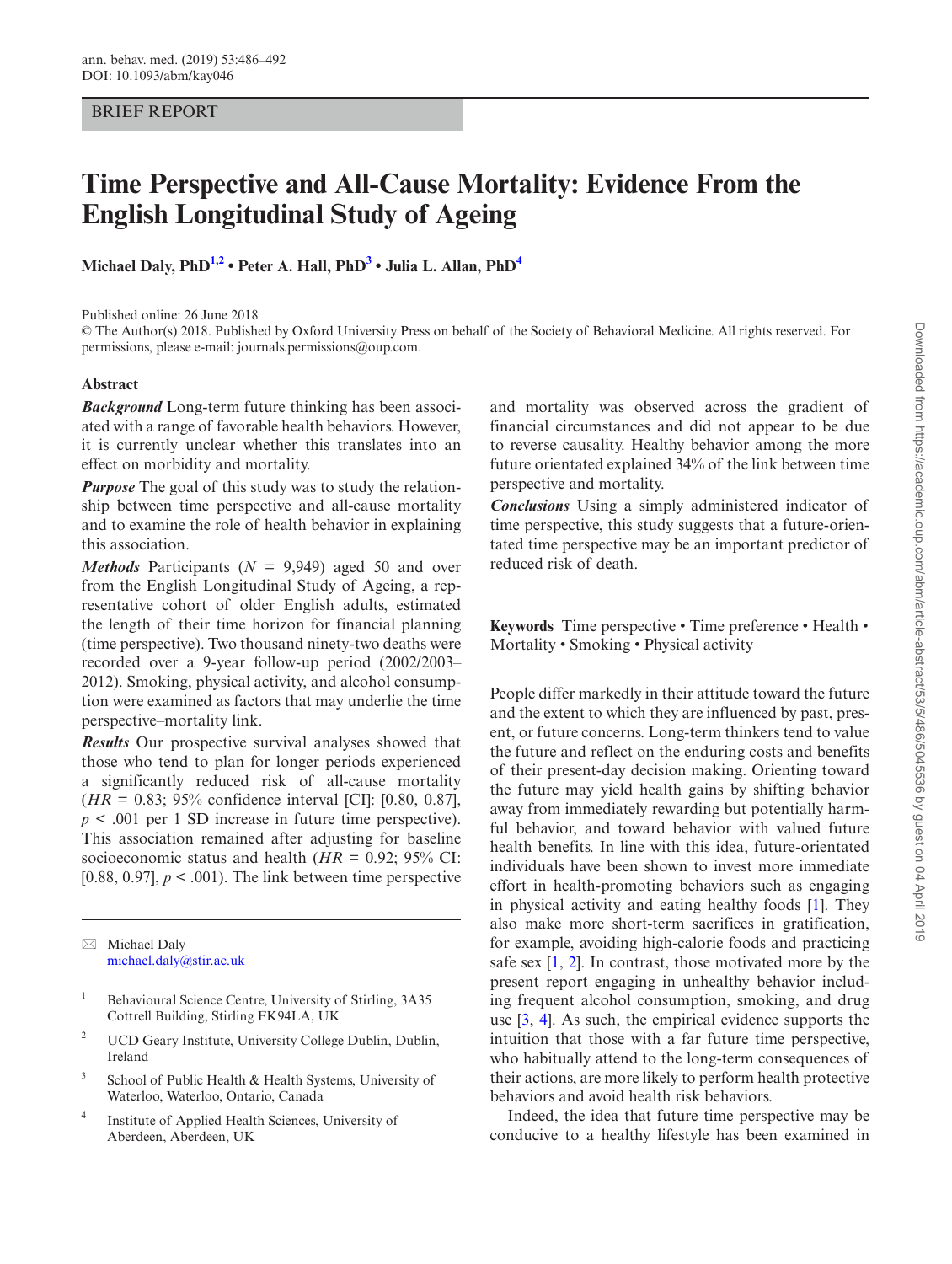a rapidly growing set of research studies spanning psychology and economics  $[1, 5-7]$  $[1, 5-7]$  that draw on a range of related constructs (e.g., time-discounting, delay of gratification, consideration of future consequences) and corresponding measures (e.g., delay discounting monetary choice tasks, financial planning horizon measures, multi-item psychometric scales) which have been shown to overlap empirically [\[8](#page-6-4), [9](#page-6-5)]. However, despite this expanding evidence base, few empirical studies have moved beyond behavior to model the downstream health implications of how individuals orient toward and value the future. Although there is some evidence linking present-orientated preferences to health markers such as body mass index [\[5](#page-6-3)] and raised blood pressure levels [\[9](#page-6-5)], the prospective data needed to link time perspective to morbidity and mortality has been lacking.

In a notable exception, a study of over 11,000 adolescents found that those who preferred a larger (hypothetical) reward available after a delay over a smaller, immediate reward were marginally more likely to be alive at age 50 [\[10\]](#page-6-6). This study provided the first suggestive evidence that those who make well-documented trade-offs between immediate pleasure and long-run health benefits may go on to live longer lives. It is likely that the relatively small effect of such time perspective– related choices evident at age 50 may manifest more clearly in older age when the long-run health effects of modifiable behavioral risk factors tend to emerge [\[11](#page-6-7)]. Furthermore, older individuals are presented with difficult choices such as whether to change their health behavior in response to medical diagnoses and how intensively to engage in arduous chronic illness management with delayed health benefits. Future orientated older adults may tend to bear such small repeated costs to stave off future health decline and potentially extend their lives.

To test this idea, we examined a large population representative sample of English adults aged 50 years and over. Specifically, we tested the link between future time perspective and all-cause mortality over a 9-year period. To assess time perspective, we utilized a measure of one's financial planning horizon for saving and expenditure (ranging from planning day to day or less to planning over 10 years ahead) that has been used as an indicator of future time perspective in studies in both health psychology and health economics [\[8](#page-6-4), [12](#page-6-8), [13](#page-6-9)]. Those with a more future-orientated time horizon on this measure have been shown to be at reduced risk of tobacco use, to experience greater success in quitting smoking, and to be more likely to undergo cancer screening [[12,](#page-6-8) [13](#page-6-9)]. A further related aim of the current research was to examine whether health behavior may underpin a potential association between time perspective and mortality. We reasoned that those who value future outcomes more would tend to smoke less, be more physically active, and

consume alcohol less frequently, and that these behaviors would explain why this group may live longer.

# **Methods**

#### **Participants**

This study uses data from the English Longitudinal Study of Ageing (ELSA), an ongoing, prospective cohort study established in 2002 to study the health of older, community-dwelling men and women in England. The ELSA sample was recruited from adults who participated in one of three waves of the Health Survey for England (1998, 1999, and 2001), a cross-sectional survey based on a stratified random sample of English households. Our baseline sample is those recruited during the first phase of ELSA data collection in 2002–2003 when 11,391 core members aged 50 and over were surveyed. Participants provided informed consent to take part in ELSA, and ethical approval was obtained from the London Multicentre Research Ethics Committee. Those included in the current analyses  $(N = 9,949)$  provided consent to link to death information, had available survival time data, completed the time perspective measure, and had complete baseline sociodemographic and health condition variables. Sample characteristics are detailed in [Table 1](#page-2-0), and the sources of missing data are detailed in [Figure S1](http://academic.oup.com/abm/article-lookup/doi/10.1093/abm/kay046#supplementary-data) and [Table S1](http://academic.oup.com/abm/article-lookup/doi/10.1093/abm/kay046#supplementary-data) in the [Supplementary Materials \(Section 1\)](http://academic.oup.com/abm/article-lookup/doi/10.1093/abm/kay046#supplementary-data).

## **Measures**

#### *Time perspective*

Our measure of future time perspective was based on a question included in the "Expectations" module of Wave 1 of ELSA where participants detailed their planning horizon for saving and expenditure. Participants were asked: "In planning your/your family's saving and spending, which of the following time periods is more important to you and your husband/wife/partner?" Participants then selected between six response options presented on a show card: *the next few weeks, the next few months, the next year, the next few years, the next 5–10 years, and longer than 10 years*. Those who spontaneously reported that they plan from day to day or do not plan were categorized as having the shortest planning horizon (see [Table 1](#page-2-0) for descriptives). Responses to this question have been shown to correlate with other markers of time perspective such as the Consideration of Future Consequences Scale (CFCS: *r* = 0.33) [\[8](#page-6-4)].

# *Mortality*

Vital status data for consenting study members were ascertained through linkage to the UK National Health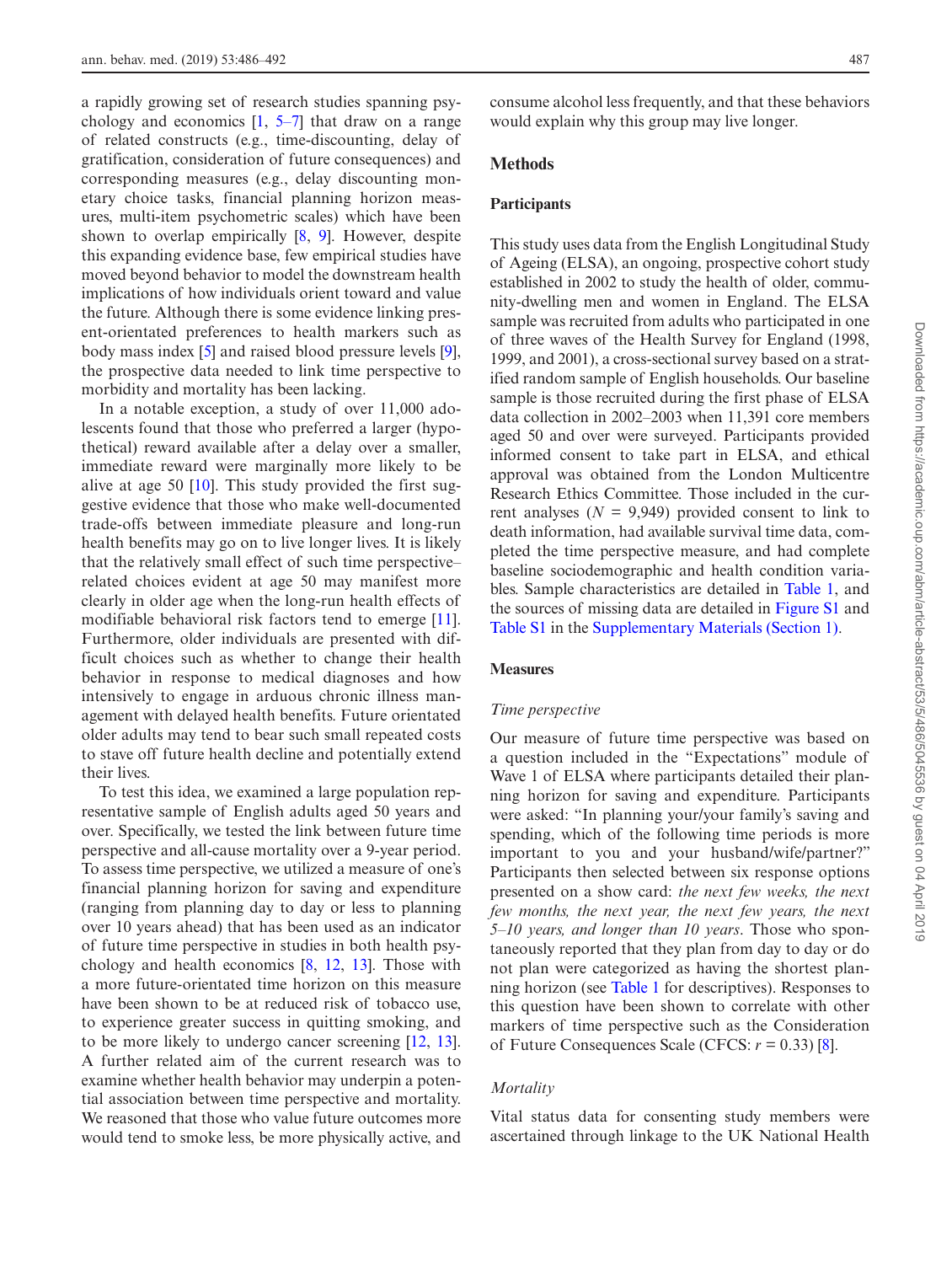<span id="page-2-0"></span>**Table 1** Participants' characteristics at baseline (*N* = 9,949)

| Characteristic                                          | Statistic                |  |  |
|---------------------------------------------------------|--------------------------|--|--|
| Time perspective (continuous)                           | $M = 4.10$ (SD = 1.78)   |  |  |
| $1 =$ Day-to-day or less $(\%)$                         | 10.96                    |  |  |
| $2 =$ Next few weeks $(\%$                              | 12.13                    |  |  |
| $3$ = Next few months $(\%$ )                           | 12.85                    |  |  |
| $4 =$ Next year $(\% )$                                 | 15.38                    |  |  |
| $5 =$ Next few years $(\%$                              | 23.56                    |  |  |
| $6$ = Next 5–10 years (%)                               | 18.69                    |  |  |
| 7 = Longer than 10 years $(\%$                          | 6.44                     |  |  |
| Age (years)                                             | $M = 64.88$ (SD = 10.50) |  |  |
| Sex $(\%$ female)                                       | 54.15                    |  |  |
| Childhood socioeconomic status <sup>a</sup>             | $M = 2.50$ (SD = 1.14)   |  |  |
| Education <sup>b</sup>                                  | $M = 4.86$ (SD = 2.22)   |  |  |
| Income (deciles)                                        | $M = 5.62$ (SD = 2.86)   |  |  |
| Wealth (deciles)                                        | $M = 5.55$ (SD = 2.85)   |  |  |
| Financial difficulties <sup>c</sup>                     | $M = 2.11$ (SD = 0.99)   |  |  |
| Angina $(\% )$                                          | 9.59                     |  |  |
| Heart attack $(\%)$                                     | 5.78                     |  |  |
| Stroke $(\%$                                            | 4.10                     |  |  |
| Hypertension $(\%)$                                     | 38.15                    |  |  |
| Diabetes $(\% )$                                        | 7.22                     |  |  |
| Cancer (%)                                              | 6.31                     |  |  |
| Arthritis $(\%)$                                        | 32.67                    |  |  |
| Chronic lung disease $(\% )$                            | 6.61                     |  |  |
| Difficulties with activities of daily<br>living $(\% )$ | 27.96                    |  |  |
| Depressive symptoms                                     | $M = 1.57$ (SD = 1.98)   |  |  |

<sup>a</sup>Derived from father's occupation and ranked from  $1 =$  managerial/professional to  $4 =$  other/insecure employment. <sup>b</sup>Education rated from 1 = Higher Diploma/Certificate, Degree or equivalent or above to  $7 =$  no qualification. <sup>c</sup>Rated from  $1 =$  managing very well to  $6$  = have severe financial difficulties.

Service's Central Registry held by the Office of National Statistics. It is a legal requirement to register deaths within 5 days in England/Wales/Northern Ireland and 8 days in Scotland so those not registered were assumed to be still alive. The 9-year follow-up period ran from the date of the baseline household survey (2002–2003) to March 2012. From the 9,949 participants in the baseline analytical sample, 2,092 deaths were identified through linkage to central mortality records over the follow-up period.

#### *Covariates*

Age and sex were adjusted for in all models. Fully adjusted models included five indicators of life-course socioeconomic status: childhood social class assessed using the occupation of the participant's father or main carer (classified into *managerial/professional*, *intermediate, routine,* and *other/insecure employment*), highest educational qualification (1 = *higher diploma/certificate,* 

*degree or equivalent or above* to 7 = *no qualifications*), and current equivalized benefit unit household income and net wealth (both adjusted to account for household size and converted to deciles to remove skewness). We also controlled for current financial difficulties. Participants indicated how "you/you and your husband/wife/partner are getting along financially these days?" (rated from 1 = *manage very well* to 6 = *have severe financial difficulties*). In addition, participants reported whether they had received a diagnosis from a physician of angina, heart attack (including myocardial infarction or thrombosis), stroke, hypertension, diabetes, cancer, arthritis, and chronic lung disease such as bronchitis or emphysema. We also included a binary indicator of the presence of any difficulties in self-care and the ability to carry out instrumental activities of daily living. Depressive symptoms were measured using the eight-item Center for Epidemiological Studies Depression Scale (internal reliability: Cronbach's  $\alpha$  = .80) [[14\]](#page-6-10). In supplementary analyses, we adjusted for objectively recorded body mass index  $(kg/m<sup>2</sup>)$  as this variable was assessed in separate nurse assessment waves (see [Supplementary Materials](http://academic.oup.com/abm/article-lookup/doi/10.1093/abm/kay046#supplementary-data)).

In additional analyses, we examined lifestyle factors that could explain a potential link between time perspective and mortality: smoking status (yes/no), frequency of alcohol consumption in the past year (from 1 = *twice a day or more* to 6 = *not at all*), and three items assessing the frequency of engagement in mild, moderate, and vigorous sports or other physical activity respectively (from  $1 = more than once a week to 4 = hardly ever, or never)$ were combined and reverse-scored to form a single activity scale (reliability:  $\alpha = .59$ ).

#### **Analyses**

All analyses were conducted in Stata 13, and ELSA Wave 1 sample weights were applied to account for nonresponse. In survival analyses, the time-to-event variable was calculated using the month/year of the Wave 1 survey as a starting point and the censoring date marking the end of the follow-up period was March 2012 with deceased participants censored during the year of death. Cox proportional hazards regression models were used to assess the mortality risk associated with time perspective. Hazard ratios with 95% confidence intervals (CIs) were calculated to identify the increased risk associated with (i) time perspective treated as a continuous standardized variable and (ii) each ordered category of time perspective (i.e., planning beyond the next 10 years/the next 5–10 years/few years/next year/next few months/ next few weeks) relative to those who tend to plan from day-to-day or less (reference category). Treating the time perspective measure as continuous (vs. categorical) did not affect goodness of fit substantially as indexed by the Bayesian information criterion (BIC) (age, sex adjusted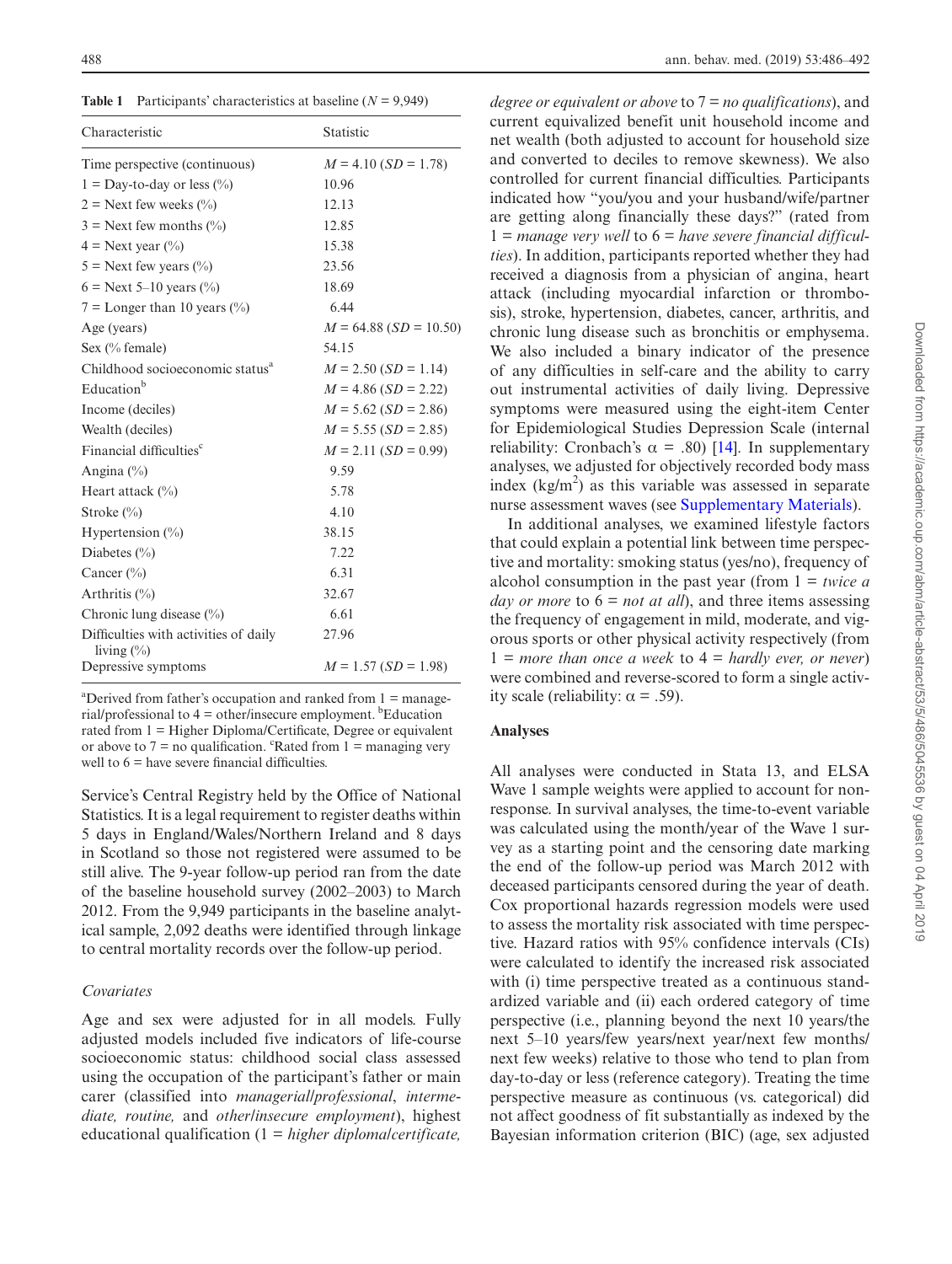model: continuous =  $35,445$ , categorical =  $35,479$ ; including all covariates: continuous  $= 35,171$ , categorical  $= 35,201$  or Akaike information criterion (AIC) level (age, sex adjusted model: continuous = 35,424,  $categorical = 35,422$ ; including all covariates: continu $ous = 35,041$ , categorical = 35,035) suggesting that the relationship between this measure and mortality can be modeled as linear without substantial loss of information. Preliminary analyses showed that there was no evidence that the time perspective–mortality link was modified by sex, so data for both men and women were pooled. We first ran an age- and sex-adjusted model followed by a model adjusting for an extensive set of socioeconomic and baseline health variables.

To examine the possibility of reverse causation, we removed deaths occurring in the first 2 years after the baseline survey (left-censoring) and adjusted our models for participant longevity expectations (chance of reaching the next 5-year age-band rated from 0 to 100). We also conducted a planned sensitivity test to ascertain whether the predicted association between time perspective and mortality was focused centrally among those in less affluent financial circumstances (which may lead to both short-term planning and premature death). To do this, we examined the interaction between time perspective and financial circumstances (i.e., household income, current financial difficulties) in predicting all-cause mortality and tested whether financial planning and mortality were associated at low (−1 *SD*) and high (+1 *SD*) levels of income, wealth, and financial difficulties. Finally, we tested whether a potential relation between time perspective and mortality could be accounted for by three lifestyle factors: smoking, alcohol consumption, and physical activity.

#### **Results**

The baseline characteristics of the study participants are shown in [Table 1.](#page-2-0) The average age of the sample was 64.9  $(SD = 10.5)$  and 54.2% of the sample were female. There was substantial heterogeneity in responses to the future time perspective question with 23.1% of participants reporting planning on a weekly basis or less and 25.1% planning over periods of 5 years or longer.

Age- and sex-adjusted Cox regression models showed that those who planned their saving/spending over longer periods were at reduced risk of all-cause mortality (*HR* = 0.83, 95% CI: [0.80, 0.87],  $p < .001$  per 1 *SD* increase in future time perspective). In natural metrics, which may facilitate the interpretation of our point estimates, a 1 *SD* increase from mean time perspective levels equated to a change from planning for the "next year" to planning for the "next 5–10 years" and a 1 *SD* decrease in time perspective translated approximately to a change from planning over the "next year" to planning

for the "next few weeks." This association remained after controlling for a broad set of socioeconomic and baseline health measures (*HR* = 0.92, 95% CI: [0.88, 0.97],  $p \leq 0.001$ , as shown in [Table 2.](#page-4-0) An examination of the individual time perspective categories showed that those who tended to plan for periods longer than a few weeks were at reduced risk of mortality with those who plan more than 10 years ahead at considerably reduced risk. In age- and sex-adjusted analyses, planning for periods of 10 or more years was associated with a decrease of 48% in the risk of death ( $HR = 0.52$ , 95% CI: [0.39, 0.69],  $p < .001$ ) and 32% reduced risk in a fully adjusted model (*HR* = 0.68, 95% CI: [0.51, 0.91], *p* < .01). Further adjustment for body mass index did not attenuate the study results as shown in the [Supplementary Table S2](http://academic.oup.com/abm/article-lookup/doi/10.1093/abm/kay046#supplementary-data) [\(Section 2\)](http://academic.oup.com/abm/article-lookup/doi/10.1093/abm/kay046#supplementary-data).

There was little evidence that excluding deaths occurring in the 2 years after baseline (left-censoring: *HR* = 0.92, 95% CI: [0.87, 0.97], *p* < .01 per 1 *SD* increase in future time perspective) or further adjustment for longevity expectations (*HR* = 0.93, 95% CI: [0.88, 0.98],  $p < .01$ ) substantially affected the magnitude of the associations observed. Furthermore, we did not find evidence of a statistically significant interaction between the time perspective measure and either household income (*HR* = 0.96, 95% CI: [0.91, 1.01]), wealth (*HR* = 1.00, 95% CI: [0.96, 1.05]), or reported financial difficulties (*HR* = 1.02, 95% CI: [0.97, 1.07]). An examination of the simple slopes revealed similar associations on average between time perspective (*z*-score) and mortality among those in more or less deprived financial circumstances as indicated by low (−1 *SD*) and high (+1 *SD*) income (−1 *SD*: *HR* = 0.95, 95% CI: [0.89, 1.00], *p* < .1; +1 *SD*: *HR* = 0.87, 95% CI: [0.80, 0.94], *p* < .001), low and high wealth (−1 *SD*: *HR* = 0.92, 95% CI: [0.87, 0.98], *p* < .01; +1 *SD*: *HR* = 0.92, 95% CI: [0.86, 1.00], *p* < .05), and low and high levels of current financial difficulties (−1 *SD*: *HR* = 0.91, 95% CI: [0.85, 0.97], *p* < .01; +1 *SD*: *HR* = 0.94, 95% CI: [0.87, 1.00], *p* < .1).

#### **Role of Health Behavior**

In a fully adjusted model, participants who planned their saving/spending over longer periods had a reduced likelihood of smoking ( $OR = 0.91$ , 95% CI: [0.86, 0.97], *p* < .01 per 1 *SD* increase in time perspective) and reported less frequent alcohol intake ( $\beta$  = -0.04, *SE* = 0.01, *p* < .001) and higher levels of physical activity (β = 0.068, *SE* = 0.01, *p* < .001) than more present-orientated participants. Controlling for health behavior attenuated the association between time perspective and all-cause mortality by 34%, as shown in [Table 2](#page-4-0). We used the Stata *khb* procedure to decompose the relative contribution of smoking, alcohol consumption, and physical activity to the odds of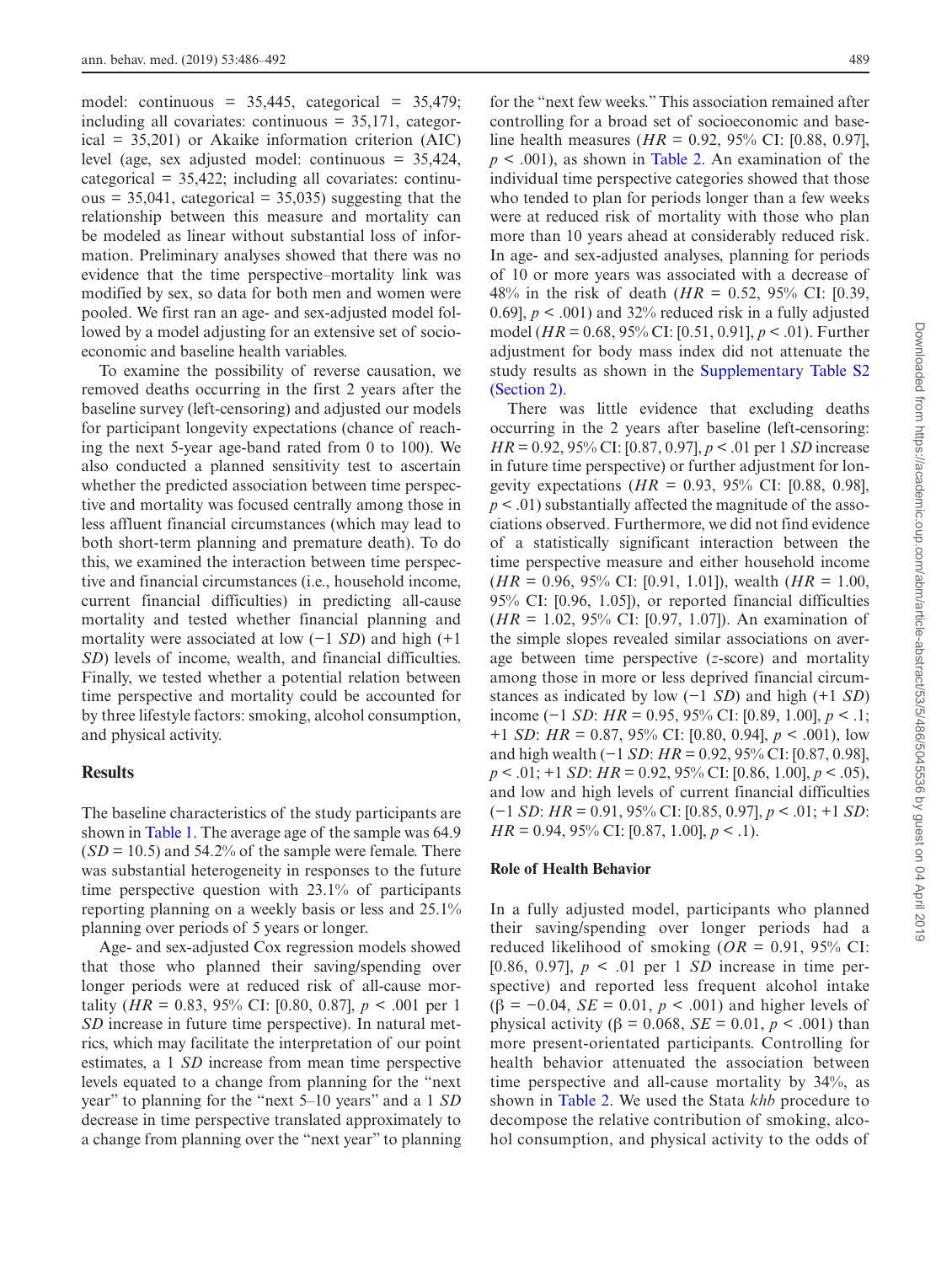|                                                               | Age/sex   |            | $+$ Covariates <sup>a</sup> |            | +Health behavior  |                          |
|---------------------------------------------------------------|-----------|------------|-----------------------------|------------|-------------------|--------------------------|
|                                                               | <b>HR</b> | 95% CI     | <b>HR</b>                   | 95% CI     | <b>HR</b>         | 95% CI                   |
| Future time perspective <sup>b</sup>                          | $0.83***$ | 0.80, 0.87 | $0.92***$                   | 0.88, 0.97 | $0.95*$           | 0.90, 1.00               |
| Smoker                                                        |           |            |                             |            | $1.72***$         | 1.53, 1.95               |
| Physical activity <sup>b</sup>                                |           |            |                             |            | $0.81***$         | 0.77, 0.85               |
| Alcohol consumption <sup>b</sup>                              |           |            |                             |            | 1.01              | 0.97, 1.06               |
|                                                               | Age/Sex   |            | $+$ Covariates <sup>a</sup> |            | +Health behavior  |                          |
|                                                               | <b>HR</b> | 95% CI     | <b>HR</b>                   | 95% CI     | <b>HR</b>         | 95% CI                   |
| Future time perspective category                              |           |            |                             |            |                   |                          |
| Next few weeks                                                | 1.06      | 0.92, 1.24 | 0.94                        | 0.81, 1.10 | 0.98              | 0.84, 1.14               |
| Next few months                                               | $0.74***$ | 0.63, 0.86 | $0.71***$                   | 0.60, 0.83 | $0.78**$          | 0.66, 0.91               |
| Next year                                                     | $0.77***$ | 0.67, 0.90 | $0.85*$                     | 0.73, 0.99 | 0.93              | 0.80, 1.08               |
| Next few years                                                | $0.70***$ | 0.61, 0.80 | $0.83**$                    | 0.72, 0.95 | 0.89              | 0.77, 1.03               |
| Next 5-10 years                                               | $0.63***$ | 0.54, 0.75 | $0.79**$                    | 0.66, 0.94 | 0.85              | 0.71, 1.02               |
| Longer than 10 years                                          | $0.52***$ | 0.39, 0.69 | $0.68**$                    | 0.51, 0.91 | $0.74*$           | 0.55, 1.00               |
| Smoker                                                        |           |            |                             |            | $1.72***$         | 1.52, 1.94               |
| Physical activity <sup>b</sup><br>Alcohol intake <sup>b</sup> |           |            |                             |            | $0.81***$<br>1.01 | 0.77, 0.85<br>0.97, 1.06 |

<span id="page-4-0"></span>**Table 2** Hazard ratios for the association of higher future time perspective scores with all-cause mortality rates, English Longitudinal Study of Ageing (2002/2003–2012; *N* = 9,949)

 $N = 9.949$  for all models. Top panel examines time perspective as a continuous variable and bottom panel as a categorical indicator (reference category is planning from day-to-day or less). Each regression step includes control variables from previous regression. <sup>a</sup>Covariates include socioeconomic status and financial circumstances gauged using five indicators: childhood social class, educational attainment, household income, net household wealth and financial difficulties, and baseline health assessed using eight binary chronic illness indicators, and measures capturing difficulties in conducting the activities of daily living, and depressive symptoms. <sup>b</sup>Variable is standardized  $(M = 0, SD = 1).$ 

\**p* < .05, \*\**p* < .01, \*\*\**p* < .001.

dying over the 9-year period [\[15\]](#page-6-11). This analysis identified statistically significant indirect effects of physical activity and smoking (both  $p < .01$ ) that explained 21% and 13% of the link between time perspective and mortality, respectively.

# **Discussion**

In the first population representative study of the prospective link between adult time perspective and allcause mortality, we found that older English adults with a more future-orientated perspective at baseline tended to live longer over a 9-year follow-up period. This finding remained strong after adjustment for factors which may shape both future planning and longevity including life-span socioeconomic status and a range of baseline health indicators. In particular, compared with the most present-orientated participants, those who reported planning for periods longer than a few weeks appeared to be at reduced risk of early death with those who plan for periods of over 10 years showing the lowest probability of premature mortality. These findings provide initial evidence of a graded relation whereby future time perspective is associated with reduced risk of mortality in a dose-response pattern.

Our results also complement existing evidence of the role of future orientation in fostering a range of favorable health behaviors. In fully controlled analyses, future time perspective was associated with avoiding smoking, drinking alcohol infrequently, and engaging in regular sports and exercise. These results were consistent with our prediction that health behavior may play a key role in explaining the time perspective–longevity link. Indeed, the study findings suggested that among older English adults, smoking and physical activity could partly account for the potential life-lengthening contribution of future time perspective. On average, tobacco use explained 13% of the relation between future orientation and all-cause mortality while physical activity explained 21%.

These findings align well with previous evidence suggesting that a future time perspective consistently predicts a reduced risk of smoking and successful cessation [\[4](#page-6-2), [6](#page-6-12), [12\]](#page-6-8) and increased physical activity [\[1](#page-5-0)]. Although our measure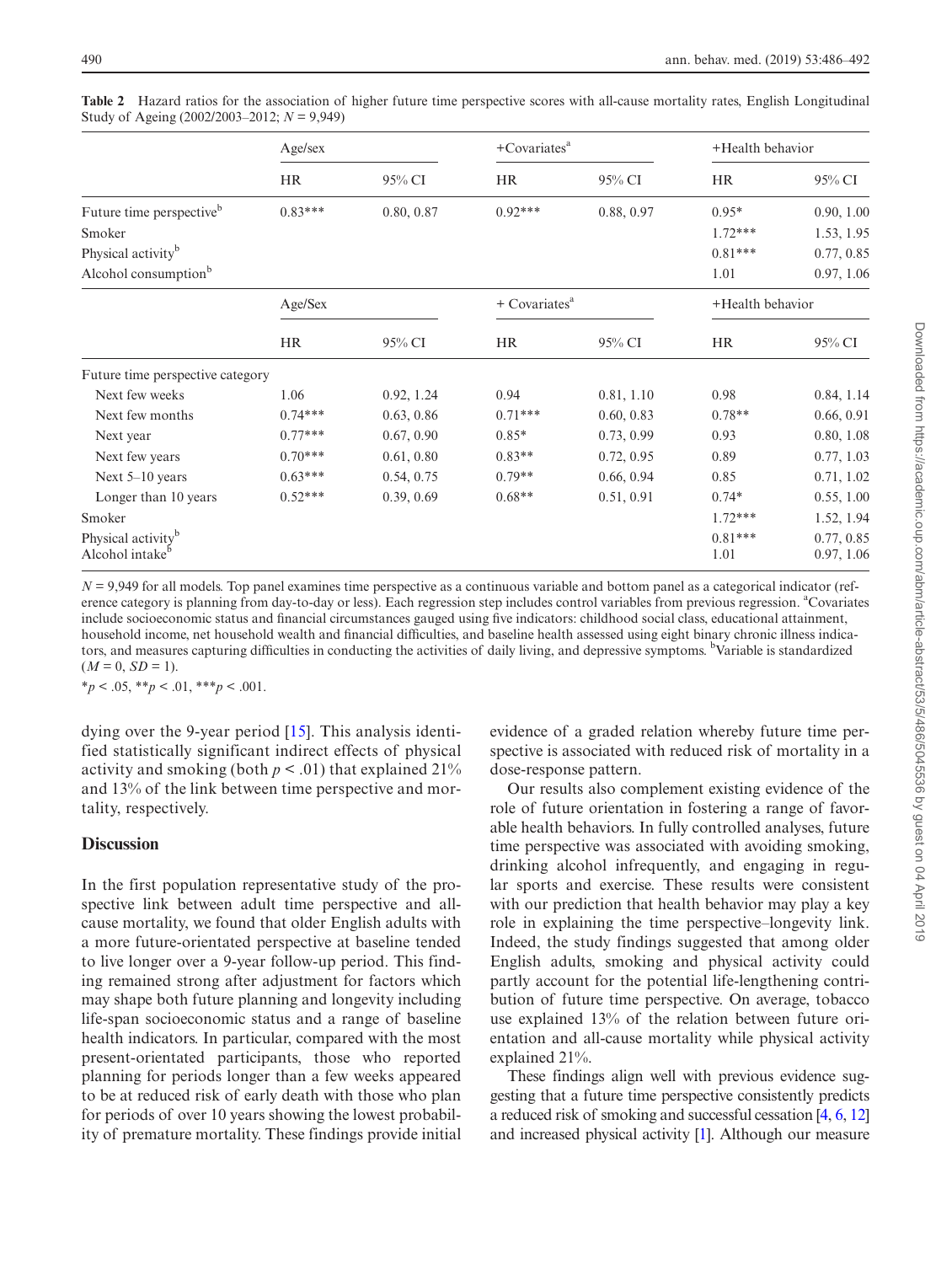of alcohol intake was inversely associated with future time perspective as anticipated, it was unrelated to mortality which may reflect the focus of the measure on capturing the general frequency of drinking rather than the total volume of alcohol consumed. Our results also suggest that there are likely to be other important behavioral pathways not examined in this study that could explain the time perspective– longevity link. For example, present orientation has been shown to predict unsafe driving [\[16\]](#page-6-13), interpersonal aggression [\[7\]](#page-6-14), use of illicit drugs [\[4\]](#page-6-2), and risky sexual behavior [[2](#page-6-0)] which contribute significantly to premature mortality [[11](#page-6-7)]. Conversely, future-orientated individuals are more likely to take preventive action for future health gain in numerous additional ways including engaging with screening and vaccination programs and illness management [[7](#page-6-14), [13](#page-6-9)], eating a healthy diet [\[1\]](#page-5-0), and limiting their sun exposure [\[17\]](#page-6-15). Furthermore, because future orientation forecasts educational attainment, lifetime income [\[10](#page-6-6)], and savings, it is likely that economic success may act as a pathway from time perspective to mortality. In this study, we treated socioeconomic indicators as confounding variables rather than potential mediating channels which may have represented an overadjustment. However, we considered this necessary given time perspective was assessed in the financial domain.

Specifically, the time perspective measure employed in the current study focused on the length of one's time horizon for future financial planning. An advantage of this approach is that the measure is outside of the domain of health and as such unlikely to be simply acting as a proxy for either initial health beliefs or behavior. However, we cannot rule out the possibility of a domain-specific effect whereby the protective role of financial aspects of time perspective does not generalize to nonfinancial measures or broader conceptualizations of time perspective. Prior evidence does partially mitigate this possibility: The time perspective indicator utilized forecasts behavior in the health domain [\[8](#page-6-4), [12](#page-6-8), [13\]](#page-6-9) and correlates with other time perspective markers including future-orientated choices on a delay discounting task [[8\]](#page-6-4), and measures assessing the general future consequences of one's current actions [\[7](#page-6-14), [8\]](#page-6-4) and orientation toward the future [\[4](#page-6-2), [8](#page-6-4)]. Furthermore, our sensitivity analyses suggested that the benefits of a future time perspective were present across the gradient of financial circumstances, supporting the potential broad relevance of the measure employed. This noted, future work incorporating additional time perspective indicators is needed to definitively test whether the relation observed in this study generalizes across time perspective domains and measurement instruments.

An additional concern is the possibility of reverse causation whereby poor health may reduce the length of one's planning horizon, thus explaining the relation between time perspective and longevity. We took several steps to mitigate this possibility. First, we showed that the link between future time perspective and mortality could not be attributed to a host of physician-diagnosed conditions. Second, we found that our results are not sensitive to left-censoring (removing deaths in the 2-year post-baseline period) which considered the influence of undetected health problems. Third, we found that adjustment for longevity expectations had very little impact on the association between time perspective and mortality.

Finally, even small differences in near-term time horizon, which did not appear to be an effect of serious illness, were associated with different patterns of longevity: Planning months ahead was associated with a reduced risk of mortality compared with planning from day-today. This finding is notable because it suggests that our findings are not driven exclusively by the health protective effects of far future planning, and also because it points to a present-orientated group that may gain from interventions that aim to promote future-thinking [\[18](#page-6-16)].

In conclusion, the current research provides initial evidence that future time perspective may contribute to allcause mortality and that this association may in part be explained by tobacco use and physical activity. Our study sets the stage for future studies exploring the behavioral mediators linking measures of time perspective to subsequent morbidity and mortality.

#### **Supplementary Material**

Supplementary material is available at *Annals of Behavioral Medicine* online.

**Acknowledgments** We gratefully acknowledge funding support from the Economic and Social Research Council (ES/L010437/1, ESRC Future Leaders grant to M. Daly) and European Union's H2020 Work Programme (2014–2020) (Marie Skłodowska-Curie Individual Career Development Fellowship to M. Daly funded under the Research Executive Agency grant agreement 750169). We thank the UK Data Archive for providing these data which, along with materials, have been made available to researchers at [https://discover.ukdataservice.ac.uk/series/?sn=200011.](https://discover.ukdataservice.ac.uk/series/?sn=200011)

#### **Compliance with Ethical Standards**

**Authors' Statement of Conflict of Interest and Adherence to Ethical Standards** The authors declare no conflict of interest.

**Ethical Approval** Ethical approval was obtained from the London Multicentre Research Ethics Committee.

**Informed Consent:** This study draws on secondary data collected as part of the national English Longitudinal Study of Ageing (ELSA). Participants provided informed consent to take part in ELSA.

# **References**

<span id="page-5-0"></span>1. Sweeney AM, Culcea I. Does a future-oriented temporal perspective relate to body mass index, eating, and exercise? A meta-analysis. *Appetite*. 2017;112:272–285.